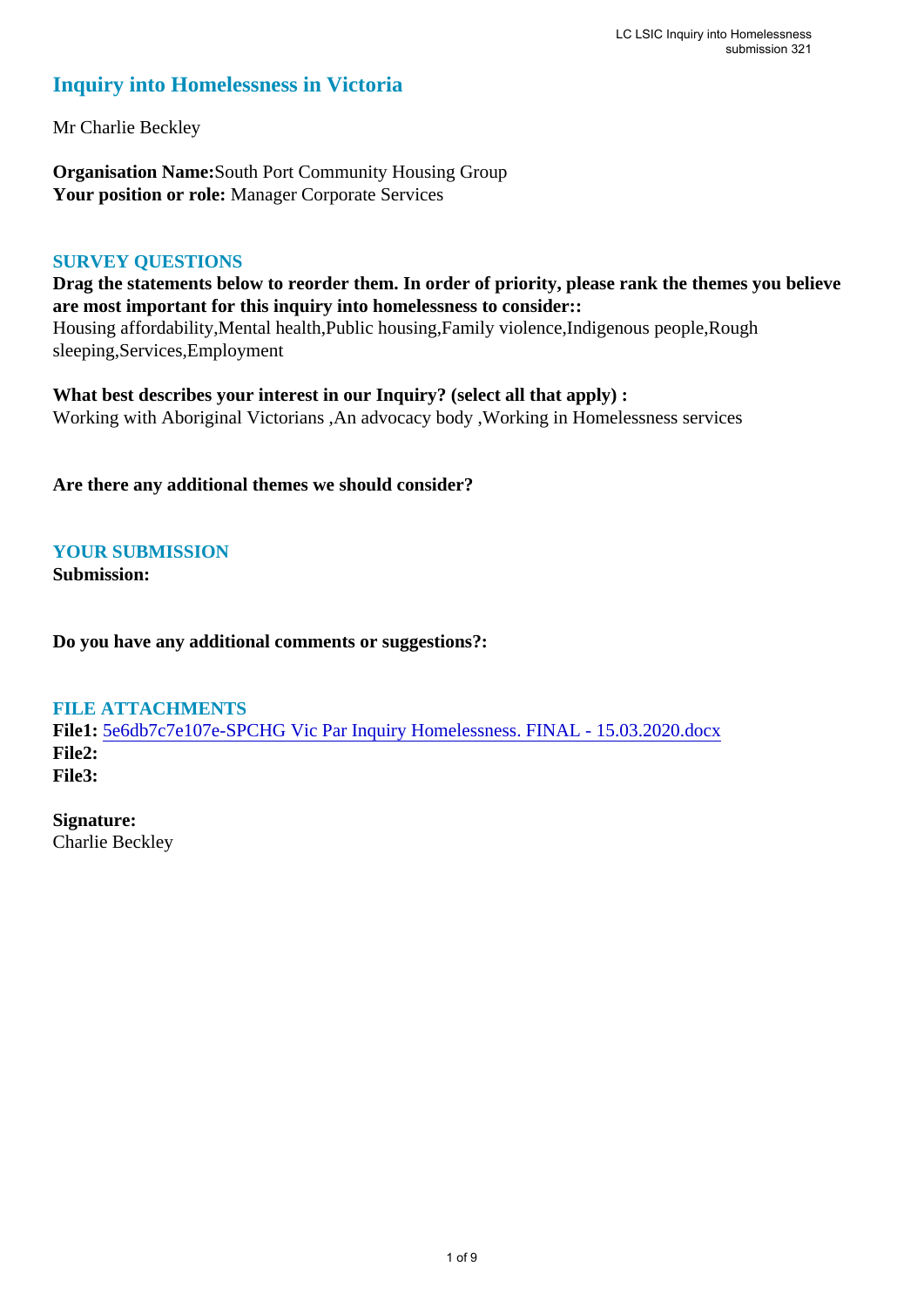

# SOUTH PORT COMMUNITY HOUSING GROUP INC

Submission to the Victoria Parliamentary Inquiry into Homelessness

March 2020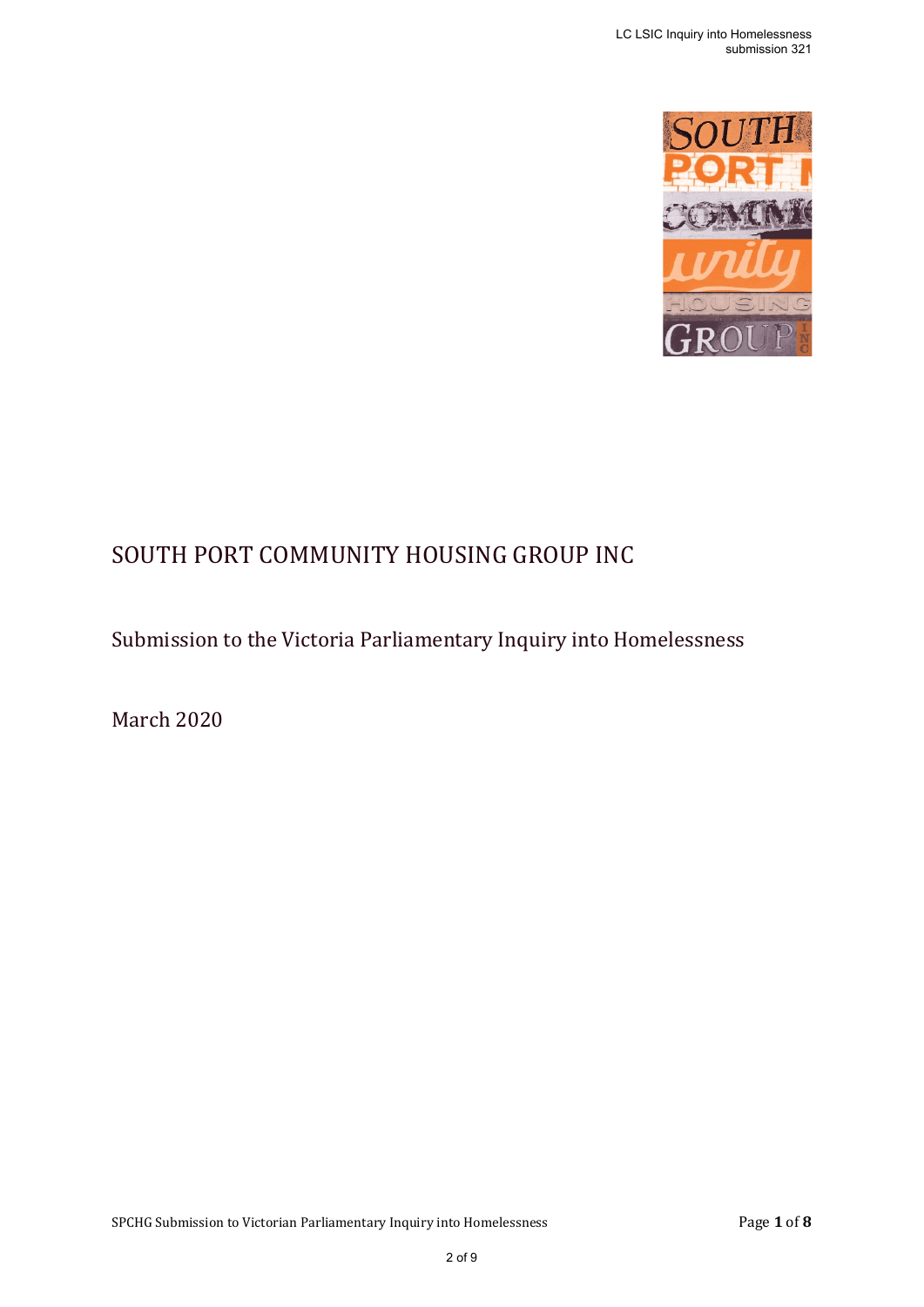## Acknowledgment

South Port Community Housing Group (SPCHG) acknowledge our office and properties are located on the ancestral home of the Yalukut Weelam clan of the Boon Warrung people. In making this submission we pay respects to their elders, past and present.

Introduction<br>SPCHG welcomes the opportunity to provide insights into the issue of homelessness in Victoria and commends the Legal and Social Issues Committee for its review. The inquiry is both timely and much needed.

The increased visibility of people sleeping rough on the streets of Melbourne is a daily reminder of our collective inability to meet the needs of those most vulnerable in our society. Rough sleepers, however, are just the tip of the iceberg. Increasing numbers of people are being priced out of the market for rental housing. Support for community mental health services is declining and becoming more fragmented. Incidences of family violence are increasing, despite government's unprecedented investment. Social housing, once considered essential infrastructure, is becoming increasingly reliant on market solutions to supply. The current approach is clearly failing.

We call on the Victorian Government to provide:

- more social housing targeted for those most in need those on very low incomes priced out of the market for affordable housing.
- strengthen the Opening Door Framework move from funding throughput of homelessness services to outcomes (refer to Council for Homeless Persons "Preparing for Outcome Measurement" Position Paper (May 2018).
- more support for community mental health services address the gap being created by the introduction of the National Disability Insurance Scheme.

## Organisational Background

For over 35 years, SPCHG has provided long term, safe and secure housing to marginalised singles in the City of Port Phillip. The youth homelessness support service has been operating for over 30 years.

The organisation was formed in response to the growing displacement of people forced out of affordable accommodation by gentrification and the selloff of State‐owned local rooming houses in the City of Port Phillip area. Over this time, SPCHG has grown in capacity to manage 285 tenancies: 71 in properties owned by the organisation; 214 in properties under a General Lease with the Director of Housing in Victoria.

Aside from a small amount of grant funding and private donations, the organisation is independent of government funding, relying solely on rents from tenants to fund its operations. Since 1998, tenants as members of the organisation, have had voting rights and a say in how the organisation is run.

### **Our model**

SPCHG target housing exclusively to people in the lowest income groups coming from homelessness or housing crisis. The organisation offers an intensive, fair and compassionate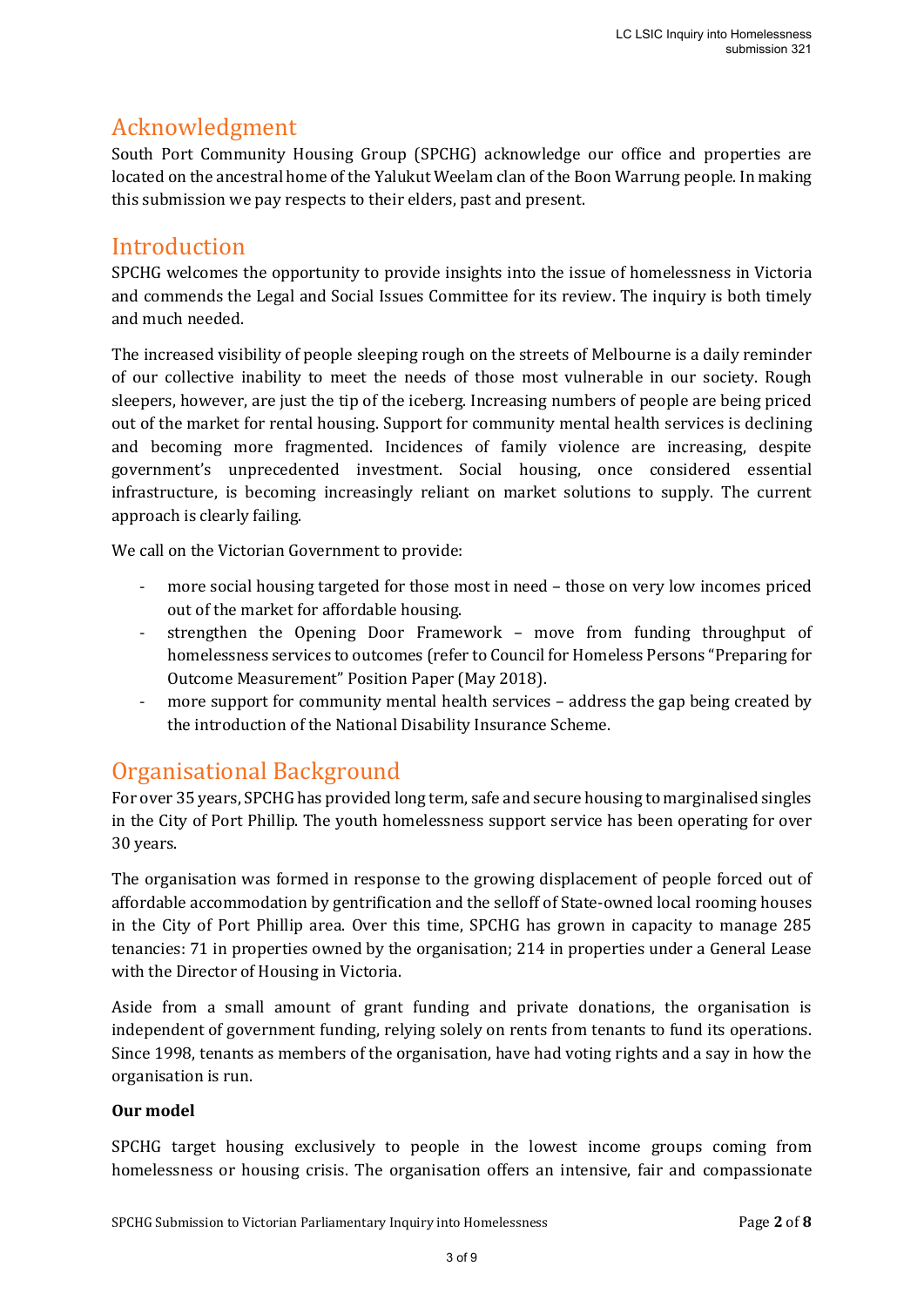approach to working with our clients and tenants. We are compliant with all relevant legislation and agreements and signed on to the Victorian Government's centralised social housing waiting list, the Victorian Housing Register.

SPCHG runs two programs:

- Long term housing for disadvantaged single people coming from homelessness. This housing is primarily high-density blocks of flats and studio apartments (once rooming houses) in South Melbourne, Port Melbourne and Albert Park.
- Case managed support for young people facing homelessness.

Our housing model has many features of a Housing First approach. We employ housing staff with expertise in social work and community development, who provide a personalised and supportive attitude to tenancy management. This enables early intervention, effective referrals to local support services and sustains many tenancies which otherwise might fail. Over half our total tenant group have sustained tenancies for over 10 years.

We offer new tenants the opportunity to 'advance' through SPCHG's range of housing stock from small bed-sits through to one-bedroom flats. We place a strong emphasis on meaningful and effective tenant communication which aims to build trust and engagement in local services, events and community life.

Our youth homelessness program supports around 25 young people (and dependents) at any one time to find and obtain a safe and secure place to live and engage with relevant services. Most of the young people we support have had transient lifestyles, histories of abuse and trauma, and face significant difficulties in negotiating the demands of daily living.

### **Local focus enhances community connections**

SPCHG has always resisted growth beyond the local community of South Melbourne, Port Melbourne and Albert Park on the grounds that being embedded in the local area can enhance connections for our tenants and clients.

We believe that the local focus of our organisation adds value in our strong skills and connections with local agencies which enhance the capacity of tenants and clients to develop community connections. The model encourages our staff to: a) connect to local events and facilities managers to achieve free tickets for our tenants to eg. Melbourne Arts Centre, Melbourne Academy of Music South Melbourne, and b) find local funding and organise regular in-house events such as a festival, art classes and barbecues. We also involve tenants in planning, organising and performing at events, which for some people can enhance self-esteem and a sense of community and belonging.

### **Scale of organisation enables people coming from homelessness to feel known and valued**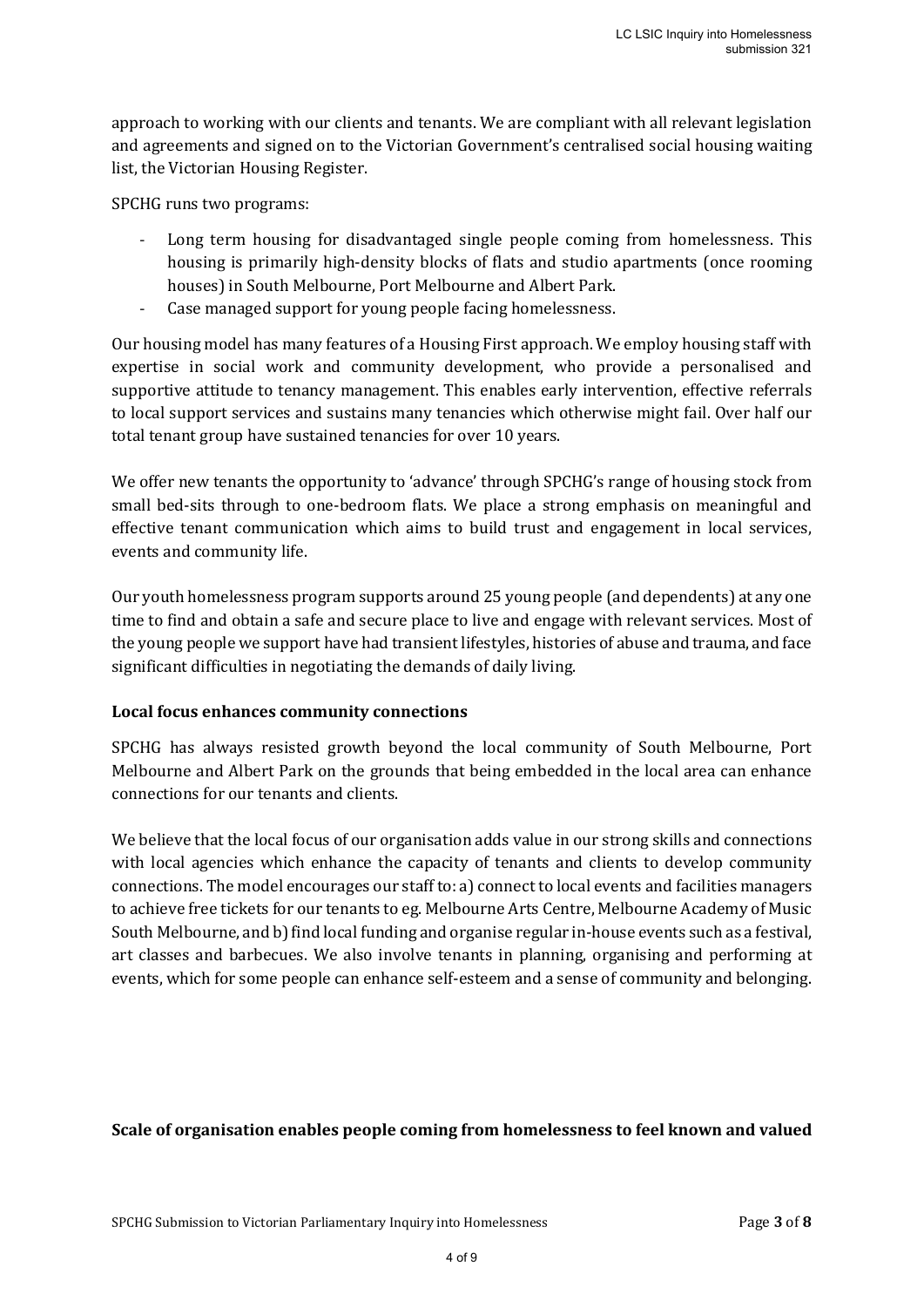SPCHG has resolved to keep the organisation at a scale where staff know the names of tenants and clients; greet them by name; treat them as valued community members; and invite them to local community events.

### **Organisational model involves tenants in governance role**

SPCHG is an Incorporated Association with a voting membership. Since the 1990s SPCHG has encouraged tenants to join the Association, to come to Annual General Meetings and to run for election to the board. There are currently three tenants on the board. SPCHG believes this keeps decision making 'real' and focused genuinely on developing and managing housing in a way that meets real needs.

Nature and Scale of Homelessness<br>Between 2006 and 2011 the rate of homelessness in the City of Port Phillip grew by 32 per cent compared to a national increase of 30 per cent.1 Of all Victorian LGAs, Port Phillip had the second highest homelessness count in the 2011 Census.<sup>2</sup> More recently, rates have fallen by around 22 per cent between 2011 and 2016 suggesting increased service provision and coordination has been effective. However, demand for homelessness services remains high and oversubscribed.

The City of Port Phillip has traditionally been an area with a high proportion of short-term or shared accommodation. Private boarding houses, rooming houses and hotels provided affordable housing to a mixed client group of single adults including port workers and the unemployed. However, over the last 30 years, the area has undergone rapid gentrification, which has resulted in this type of private affordable housing option all but disappearing. Less than one per cent of private rental housing is now affordable to low income households.3 Closures of large rooming houses such as the Gatwick, have forced many into the spiral of homelessness and prison services.4

The increase in homelessness is felt at SPCHG, with the increase in people requesting housing. SPCHG have also noted an increase in older people seeking to escape homelessness who seek our services. Over 50 per cent of our tenants are over 55 years of age.

## Key factors impacting on homelessness

### **Lack of affordable and appropriate housing**

**.** 

The key factor impacting rates of homelessness in Victoria is the lack of housing affordability and availability. It is an alarming fact that there are very few options for single people on low incomes to find safe and secure rental properties in Victoria. Scarcity of affordable housing for singles has been a chronic problem in the private and public sectors for many years.

<sup>1</sup> 2049-0 Census of Population and Housing: Estimating Homelessness (2011), released November 2012

<sup>2</sup> Southern Homelessness Support Network (2016) *ABS Census Homeless Estimates Southern Region Report* 3 City of Port Phillip (2015) *In Our Backyard: Growing Affordable Housing in Port Phillip 2015-2025*

<sup>4</sup> Gleeson, H. (2019, May 6) 'Alarming' number of women forced to move our of the Gatwick for The Block are now in jail *ABC News Online* Retrieved from https://www.abc.net.au/news/2018-11-21/gatwick-st-kildaalarming-number-women-in-prison/10513530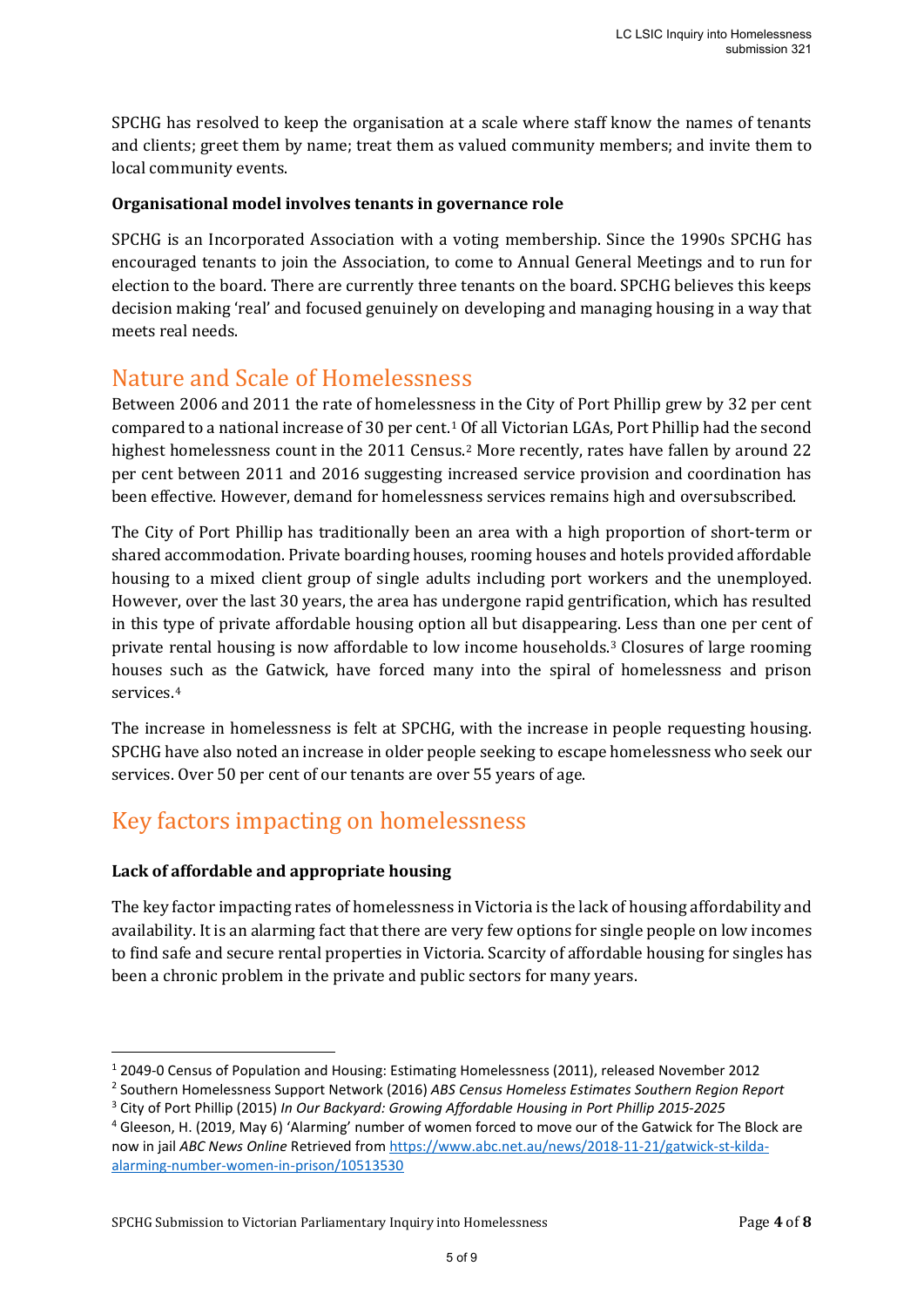The cost of housing has increased significantly since the early 1980s. Home ownership rates have collapsed, and rents have skyrocketed. Additionally, it has been estimated that around 60,000 Melbourne apartments are sitting vacant, despite the vacant residential property tax introduced by the Victorian government in 2017.<sup>5</sup> The Australian Bureau of Statistics has recently recorded the median weekly cost of private rent has increased by 51 per cent in the last two decades, to \$366 per week in 2017-18.6 This trend is also highlighted in Anglicare's most recent Rental Affordability Snapshot, which found only two properties listed for rental across Australia were affordable for single people on Newstart.7

Adding further pressure to this issue is that supply of social housing has not kept up with demand and is falling further behind. The Productivity Commission revealed in their 2019 Report on Government Services, there were 200 fewer social housing units in Victoria than in 2014.8 Adding to this, in their 2020 Report, Victorian social housing spending per person is the lowest in the nation, at an average of \$92.02 per person (the national average is \$159.10).9

Despite the ever-growing need, the proportion of social housing stock in the City of Port Phillip has declined over the past 20 years. In 1996, social housing comprised 8 per cent of the City's total housing stock, declining to 7.2 per cent in 2016.10 This is also despite the achievements of the three community housing agencies and the local Council which has historically been very supportive.

In addition to an increasing national shortage of private rental options for those households on lowest incomes; people on low incomes, single parents, people from culturally and linguistically diverse backgrounds, Aboriginal and Torres Strait Islander people, and people with disabilities (including mental health issues), face significant discrimination by real estate agents and landlords in the private rental market. We hear such personal stories all too regularly.

### **Increasing rates of mental illness and complex needs**

Day to day, mental health is the biggest and most common issue we deal with.

The relationship between homelessness and mental health is a highly complex one. People experiencing severe bouts of mental illness without support of family are highly likely to fall into homelessness, especially when on low income. And on the other hand, housing insecurity and homelessness both causes and prolongs mental ill health. In 2017-18, at least 30 per cent of people who sought help from a specialist homelessness service in Australia reported a diagnosed mental health issue. This incidence is far higher than the 18.2 per cent of Australians who have a mental health condition.

A major Victorian study has found that just 15 per cent of people accessing specialist homelessness services had mental health issues prior to experiencing homelessness, while

<sup>6</sup> ABS Housing Occupancy and Costs, 2017-18

**.** 

<sup>5</sup> Bleby, M. (2019, Apr 8) Investors keep 16.2pc of Melbourne apartments vacant. *The Financial Review* Retrieved from https://www.afr.com/property/residential/investors-keep-16-2pc-of-melbourne-apartmentsvacant-20190405-p51bca

<sup>7</sup> Anglicare (2019) *Rental Affordability Snapshot 2019 Report*. Retrieved from https://www.anglicare.asn.au/our-work/research-reports/the-rental-affordability-snapshot

<sup>8</sup> Productivity Commission (2019) *Report on Government Services*

<sup>9</sup> Productivity Commission (2020) *Report on Government Services*

<sup>10</sup> City of Port Phillip (2015) *In Our Backyard: Growing Affordable Housing in Port Phillip 2015-2025*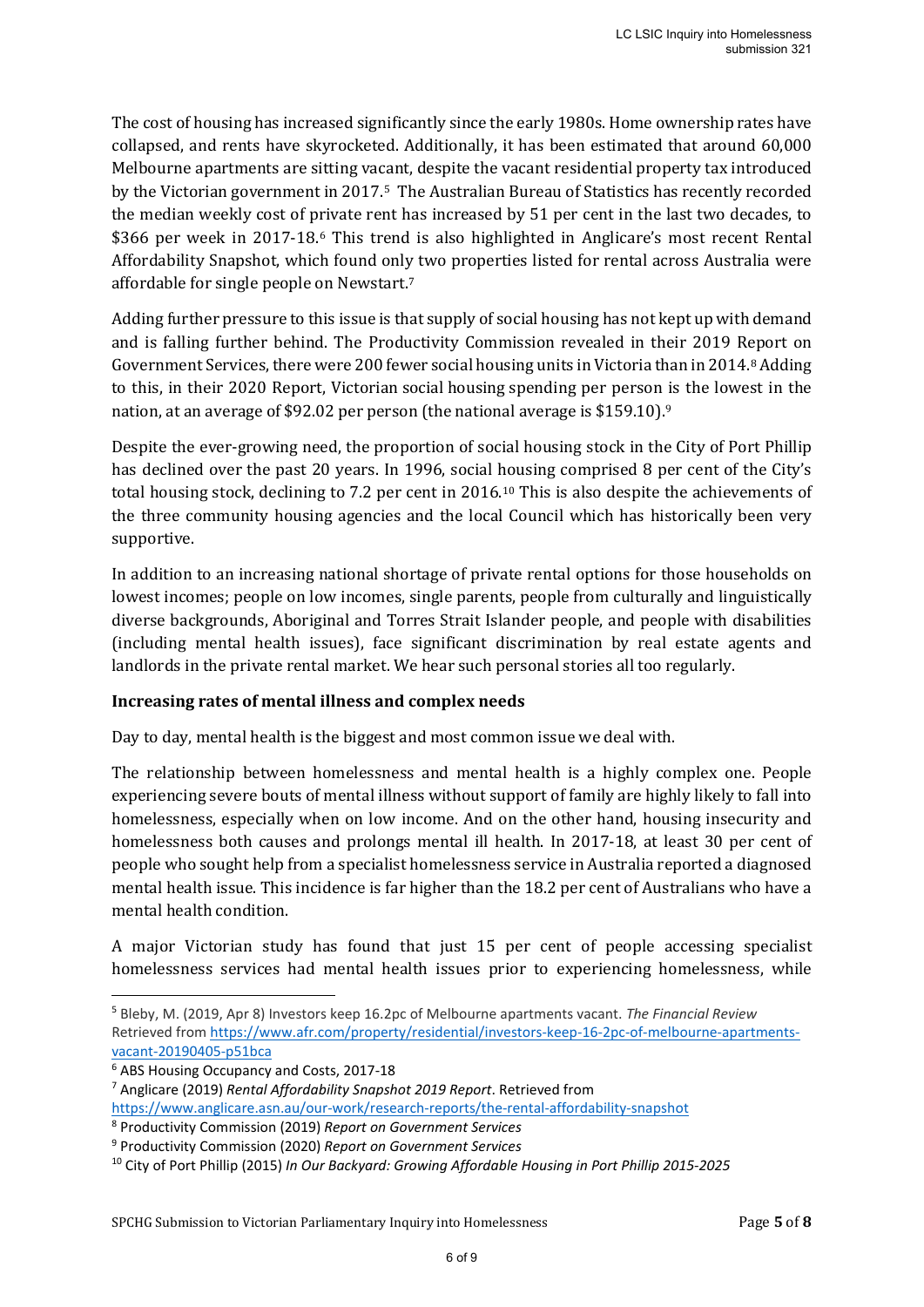another 16 per cent only developed mental ill-health after their experience of homelessness commenced.11

The failure to properly respond to homelessness affects not just individuals but the Victorian economy as demand for homelessness services increase. This is particularly the case for the mental health system, leading to worse outcomes for consumers, and decreasing the efficiency of the resources used for mental healthcare.

# Policies and Practices that have a Bearing on Delivering Services to the Homeless

### **Community housing is integral to addressing homelessness**

In recent years, South Port has become increasingly aware of the impacts of the rationalisation of the community housing sector. As governments have encouraged community housing providers and associations to grow, corporatize and become more financially independent, they have increasingly needed to operate seemingly as for profit businesses. Naturally, the community housing sector has shifted towards targeting tenants on higher income payments and with less complexity to house. While housing associations have achieved accreditation and proven they can obtain finances in the private market to deliver new housing projects, in some cases this has been to the expense of assisting those most in need.

SPCHG has been able to grow incrementally and deliver more affordable housing only through generous donations and partnerships with organisations that have enabled access to cheap available land. However, the reality is that as a housing provider determined to house exclusively those most in need, it is becoming increasingly difficult to sustain financially.

The continual use of rooming houses as a form of housing people who have experienced homelessness is problematic. SPCHG's experience of managing rooming houses, was that they often provided an unsafe and insecure environment for singles seeking to escape homelessness. The organisation has spent the past 10 years, working with the Director of Housing to upgrade our properties to self-contained units. Currently, we are in the process of converting our final property into self-contained units. Since we ceased to have rooming houses, our turn-over rates have fallen from 50-75 per cent turnover per annum in rooming houses to less than 10 per cent after conversion to self-contained. This is because people are staying longer due to the stability, control and safety afforded to them. A self-contained flat also provides a greater sense of home and something they can take some pride in. Evictions have fallen dramatically and we are able to support more tenancies.

### **Strengthen the Opening Doors Framework**

**.** 

SPCHG's Youth Support Program operates within the Opening Doors Framework as a Specialist Homelessness Service provider. People seeking homelessness services are directed to access points in the inner Southern region of Melbourne. In each Victorian region there is a Local Area Service Network (LASN). This is made up of senior representatives of housing and support agencies who are funded to deliver homelessness services in that region.

<sup>&</sup>lt;sup>11</sup> Johnson, G., and Chamberlain, C., 2011, Are the homeless mentally ill?, Australian Journal of Social Issues, Volume 46, Issue 1, p.36.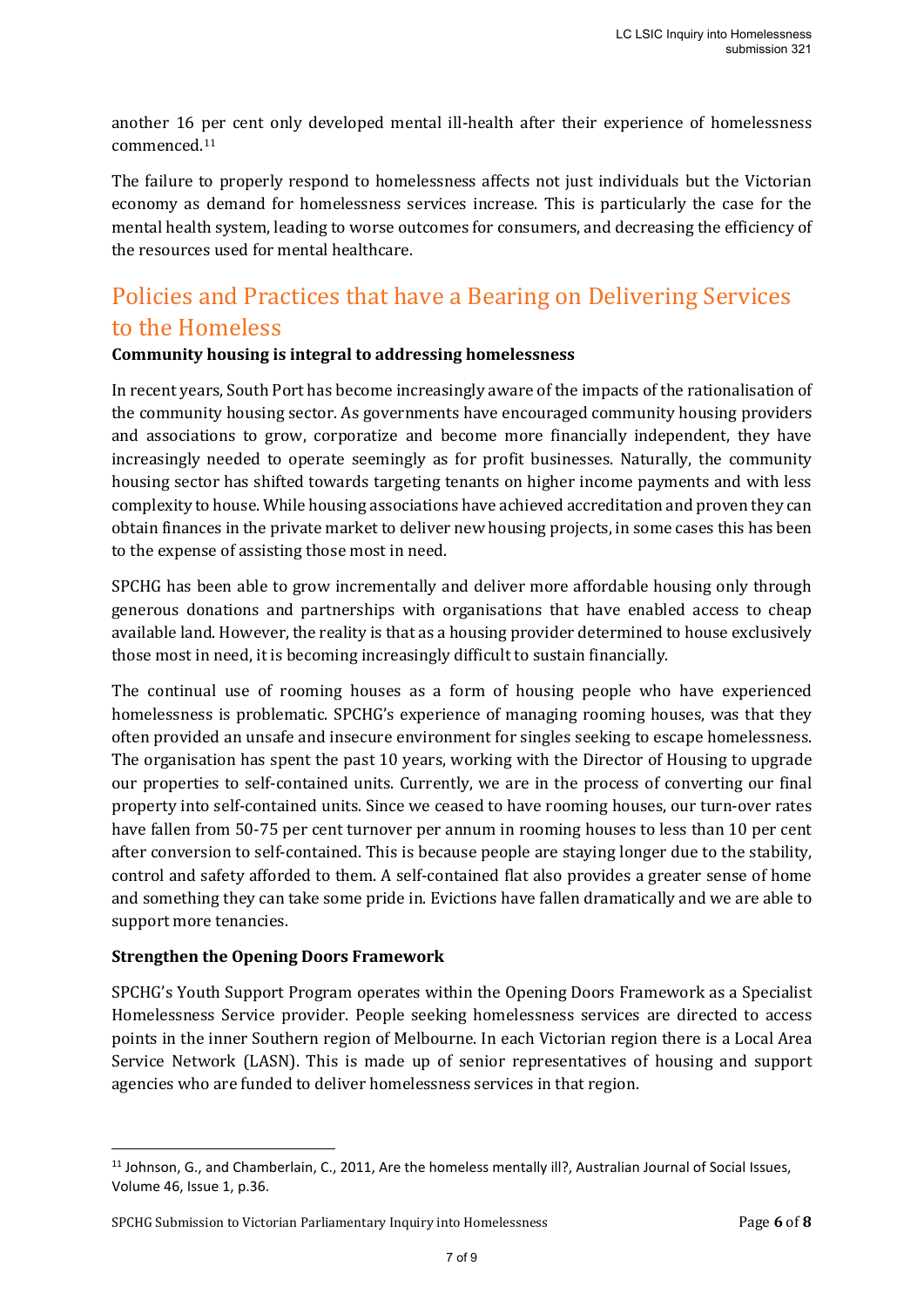The LASNs are responsible for maximising the effectiveness of the homelessness system in their region, within the guidelines of the Opening Doors Framework.

Access points are designed to prioritise and connect people to services and resources. At an entry point, people seeking assistance will meet with an Initial Access and Planning (IAP) worker who assesses their needs and situation. IAPs can access Housing Establishment Fund funding to pay for emergency accommodation. They can also access a resource register, where housing and support vacancies from specialist homelessness services are listed.

The Department of Health and Human Services funds SPCHG's Specialist Homelessness Service on the basis of how many support periods we are expected to deliver.

Our program provides trauma-informed, holistic case management and is guided by our principles of support:

- Empowerment: through client-centred and directed support plans. We work from a perspective that the client is the expert in their own lives.
- Flexibility: This is another aspect of client-directed support. The support worker is to work in a way that is flexible to the changing needs of young people.
- Interdependence: encourages clients to develop skills to live relatively independently but to draw from resources that are available to them.
- Early intervention and prevention: the program will assist a young person, wherever possible, to not enter the homelessness system, rather focusing on assisting a young person to sustain their current housing arrangement or strengthen relationships or uses funding to assist the young person to access mainstream housing services
- Child focused, Family-Centred practice: Where working with a family unit, YHSP workers practice using Family-Centred principles. Each child has their own support plan. Workers are expected to engage with children as well as their parents.
- Harm minimisation: strategies are used to reduce the harmful consequences associated with various lifestyle choices and behaviours. Harm minimization strategies are generally discussed in relation to health, drug use and sexual behaviours.

Yet despite being able to offer effective case management the key need of youth clients is for safe and secure short-term and long-term housing in the inner south east area. Without being able to offer this, many clients become very frustrated with what government/community services such as ours can offer them.

Additionally, the opening doors framework has seen an over-reliance on crisis and emergency responses. Access points are often unable to effectively meet the needs of complex young people who may be interacting with the homelessness system for the first time. Instead, they are often provided with short term, privately run crisis respite, such as backpacker's dormitories. After such an experience, young people are often unable or unwilling to re-present to an access point the following day for follow up. One idea that has been suggested to help tackle this is issue is adopting a 'duty to assist' rights approach to youth homelessness.12

 $\overline{a}$ 

 $12$  Gaetz, S., Schwan, K., Redman, M., French, D., & Dej, E. (2018). Report 6: Duty to Assist – A Human Rights Approach to Youth Homelessness. A. Buchnea (Ed.). Toronto, ON: Canadian Observatory on Homelessness Press.